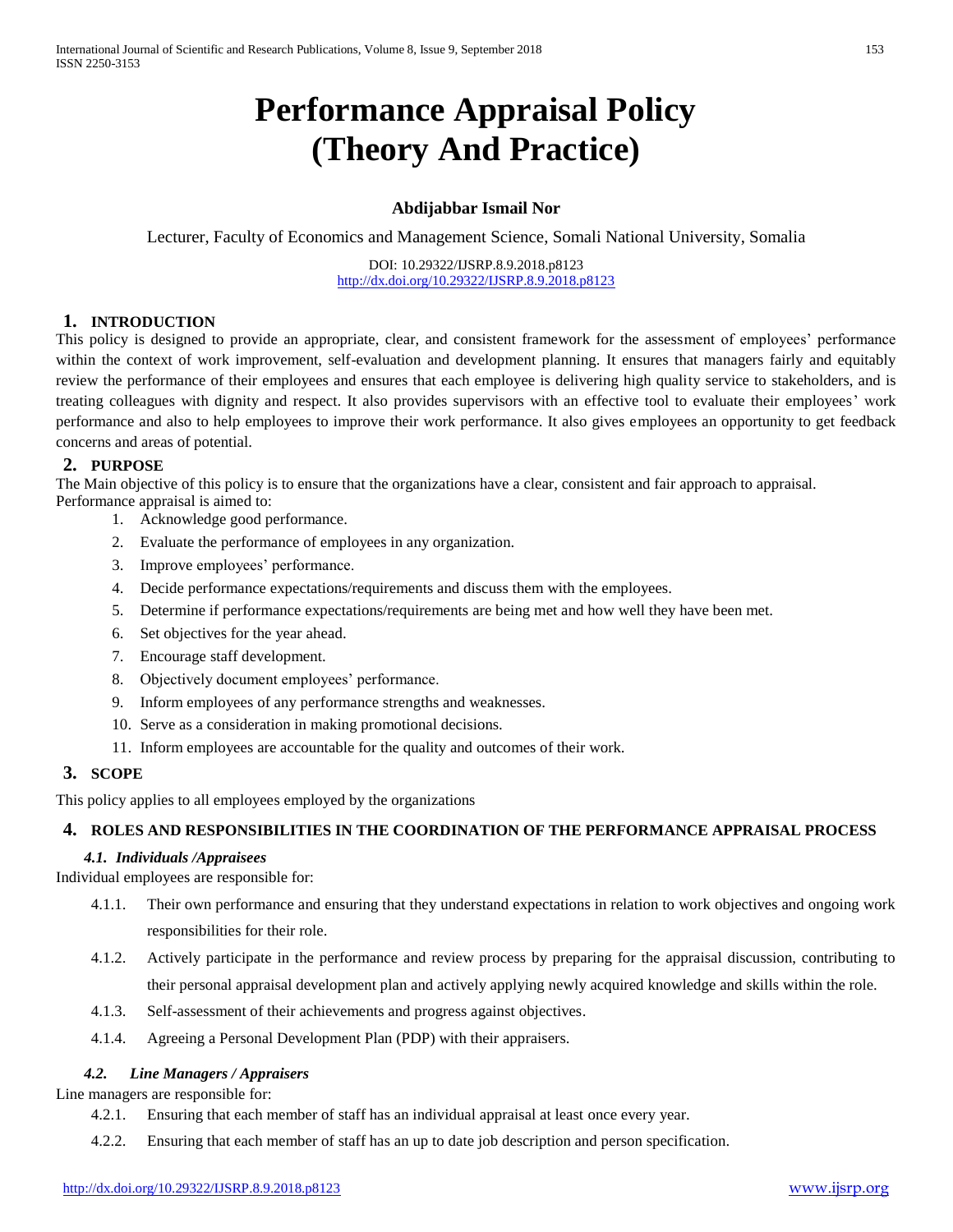- 4.2.3. Ensuring that each member of staff has an up to date performance appraisal manual.
- 4.2.4. Ensuring that appraisers have the necessary training, skills and information to carry out an appraisal discussion.
- 4.2.5. Informing HR Department of the date of when an appraisal discussion has taken place so that the staff member's electronic staff record (ESR) is up-to-date and accurate.
- 4.2.6. Ensuring the formal appraisal documentation, store a copy in the staff member's personal file held by the line manager and provide a copy to the appraisee.
- 4.2.7. Ensuring meaningful objectives are set which support overall organizational objectives.
- 4.2.8. Agreeing an annual performance development plane (PDP) with all employees and providing support to meet that plan.
- 4.2.9. Providing regular feedback on achievement and progress required to ensure continuous development.
- 4.2.10. Ensuring that all employees have an equal access to the development opportunities.
- 4.2.11. Recording the Performance Appraisal on the Manual Staff Record (MSR) or Electronic Staff Record (ESR).

#### *4.3. Human Resources Department*

Human Resources department is responsible for:

- 4.3.1 Providing guidance on the application of the Performance Appraisal policy.
- 4.3.2 Providing appraisal advice, support and training to managers/appraisers.
- 4.3.3 Helping managers to identify and overcome the barriers to performance appraisal.

# **5. PERFORMANCE APPRAISAL PROCESS**

The appraisers should follow this performance appraisal process which consists of:

#### *5.1. Setting the performance standards*

Organizations should first develop performance standards and measures to be used as a benchmark to compare actual performance of the employees. This step requires setting the performance criteria to judge performance of the employees as successful or unsuccessful of the degrees. The standards set should be clear, easily understandable and measurable terms.

#### **5.2.** *Communicating the standards*

The standards should also be communicated to the parties involved in performance appraisal: such as: appraiser and appraisee. Appraiser is one who does the appraisal and the appraisee is the one whose performance is evaluated. The appraisees should be informed to the standards to help them understand their roles and to know what exactly is expected from them. The standards should also be communicated to the appraisers or the evaluators as performance measures. Communicating the standards to the involved parties helps the organizations to modify the standards based on the relevant feedback from the employees or the evaluators or both.

#### **5.3.** *Measuring the actual performance*

After setting the performance standards and communicating them to the involved parties, the third step is to measure the actual performance which is the most difficult part of the performance appraisal process. For example, the work done by the employees during a specified period of time is a continuous process which involves monitoring the performance throughout the year. This stage requires careful selection of the appropriate techniques of measurement such as personal observation, statistical reports, and written reports for measuring the performance.

#### **5.4.** *Comparing actual performance with performance standards*

At this stage, actual performance is compared with the desired performance or performance standards. Comparison reveals deviations in the performance of the employees from set standards. This comparison can show actual performance is better than the desired performance or, actual performance is less than the desired performance or equals. At this stage, organizations reveal whether there is deviation in the performance of the employees (gap).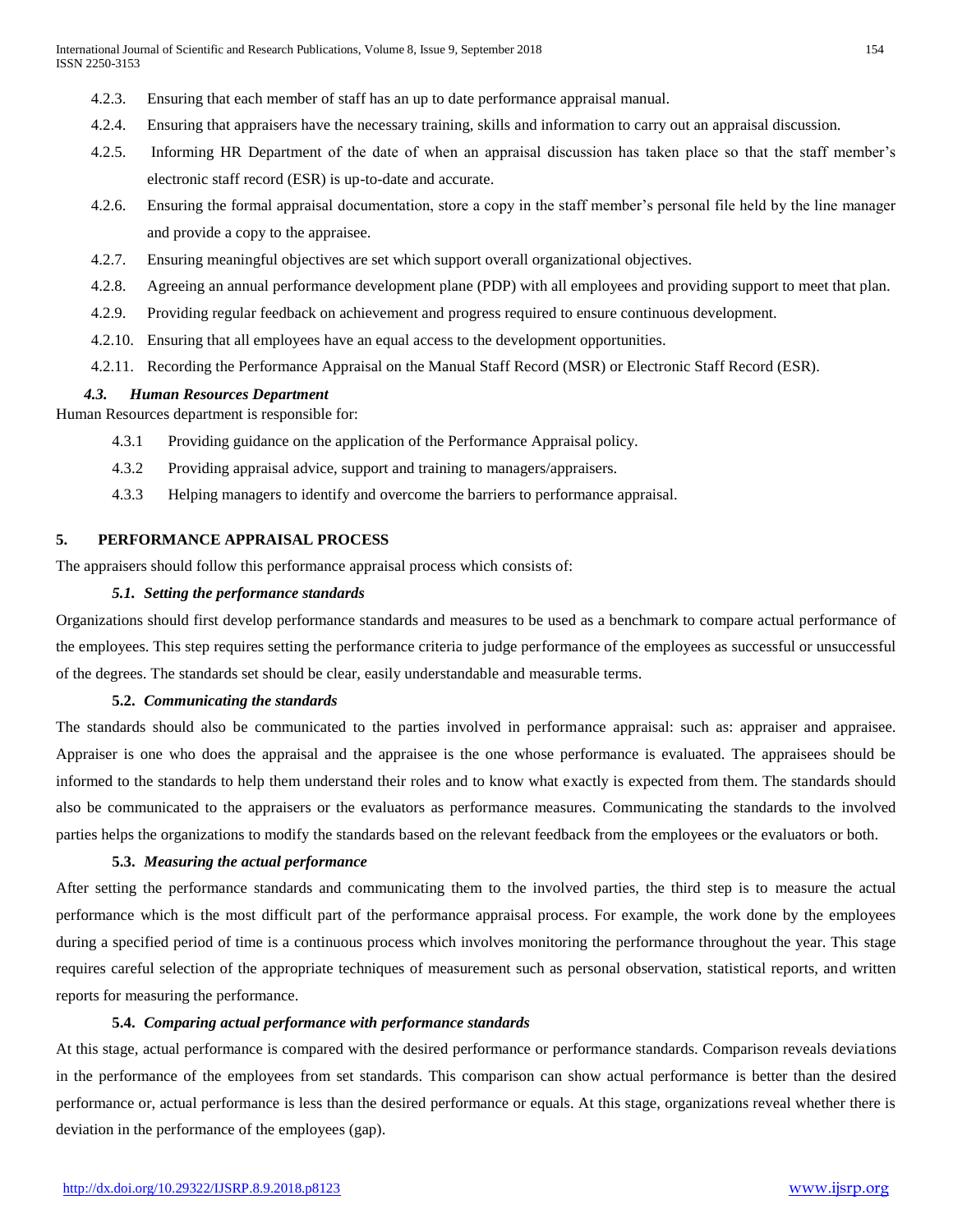#### **5.5.** *Providing feedback*

When the actual performance is compared with the desired performance or performance standards, the results of the comparison should be communicated and discussed with the employees on one-to-one- basis. The focus of the discussion is on communication and listening. The results, problems and possible solutions should be discussed, with the aim of problem solving and reaching consensus and motivate the employees to perform better.

#### **5.6.** *Taking corrective actions*

After comparing the actual performance with the desired performance or performance standards, and showing the gap, then, the corrective actions such as training and developments, demotions, transfers etc. should be taken when the actual performance is less than the desired performance to overcome the deficiencies or to take decisions related to HR practices like rewards, promotions, if the actual performance is equal or better than the desired performance.

#### **6. CONFIDENTIALITY**

The whole performance appraisal information including objectives and evaluation of performance will be treated with strict confidentiality at all times. Performance appraisal information will only be shared with authorized bodies.

#### **7. DOCUMENTATION AND RECORD KEEPING**

- 1. Annual Performance Appraisal and Development Reviews should be recorded by the Managers to meet local needs or confirm the appraisal discussions and outcome by writing a letter as long as the following areas are documented:
- **a)** Performance and progress on objectives for the previous year.
- **b**) Agreed objectives for the coming year.
- **c)** Feedback in relation to the values and behaviors.
- **d)** Agreed development.
- 2. The appraiser and appraisee should each keep a copy of the completed documentation.
- 3. The record is kept on a confidential personnel file in HR Department
- 4. The record should be used as reference for the implementation of the agreed actions and for consideration of progress at the next review.
- 5. Performance appraisal information should be retained for a minimum period of years either on the employees personnel file or on the HR system.

#### **8. MONITORING**

- 1. HR Department should monitor and evaluate performance appraisal records and related data to ensure policy compliance.
- 2. HR department is responsible for auditing performance appraisal policies, practices, and processes to ensure that employees working throughout the organizations have a functional and compliant performance appraisal system.

# **9. POLICY REVIEW**

Performance Appraisal policy should be reviewed on an annual basis.

# **10. SAMPLE OF STAFF PERFORMANCE APPRAISAL FORM**

This part gives the readers and policy makers a sample of staff performance appraisal form which consists of seven sections including: personal information of the employee, the overall performance rating of supervisor in conducting performance appraisal, Performance Factors or performance measures, the comments of both employee and supervisor and finally, the signature of both employee and the Rater/Supervisor.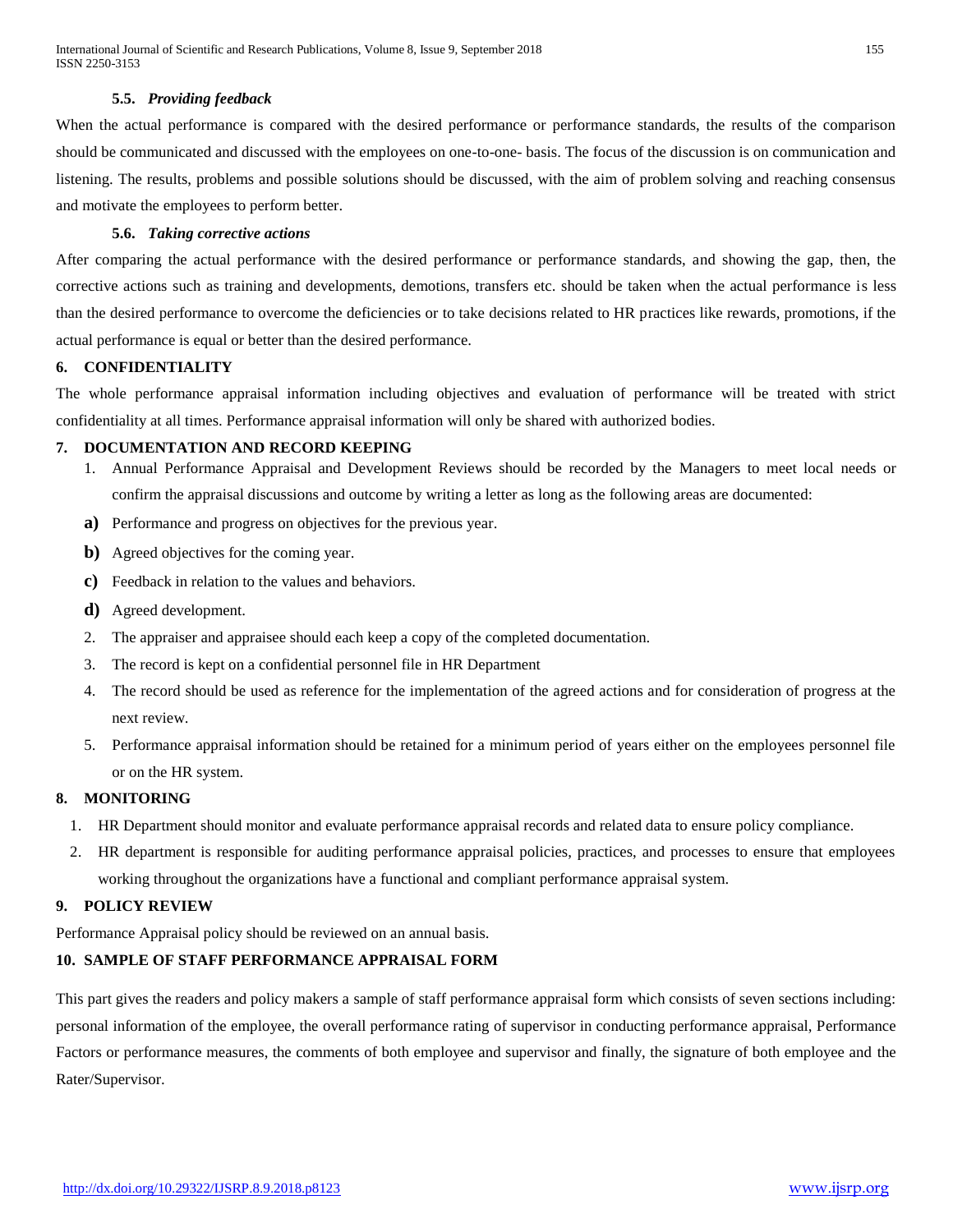## **SECTION 1: PERSONAL INFORMATION**

| <b>Name of Appraisee</b>   |                                      |
|----------------------------|--------------------------------------|
| Position /job title        |                                      |
| <b>Section/Department</b>  |                                      |
| Date of Employment         |                                      |
| <b>Period under Review</b> | From $/$ $/$ $/$                     |
|                            | Tо                                   |
| Type of appraisal          | Semiannual<br>probationary<br>Annual |

# **SECTION 2: DEFINTIONS OF OVERALL PERFORMANCE RATING**

| Substantially<br>exceeds job<br>requirements | Exceeds job<br>requirements | Meets job<br>Requirements | Partially meets job<br>requirements | Does not<br>meet most job<br>requirements |
|----------------------------------------------|-----------------------------|---------------------------|-------------------------------------|-------------------------------------------|
| 5()                                          | 4()                         | 3(                        | 2(                                  |                                           |

# **SECTION 3: PERFORMANCE APPRAISALS**

## **Instructions:**

Please carefully review the employee's performance during the appraisal period and select the description that best describes the employee's overall performance.

| <b>Performance Factors</b>                                   | Rating levels $(\forall)$ |     |     |            |            |
|--------------------------------------------------------------|---------------------------|-----|-----|------------|------------|
|                                                              |                           |     |     |            |            |
| <b>Attendance</b>                                            | 5()                       | 4() | 3() | 2()        | 1()        |
| punctuality<br>$\bullet$                                     | 5()                       | 4() | 3() | 2()        | 1()        |
| Absence<br>$\bullet$                                         | 5()                       | 4() | 3() | 2()        | 1()        |
| Tardiness<br>$\bullet$                                       | 5()                       | 4() | 3() | 2()        | 1()        |
| late coming<br>$\bullet$                                     | 5()                       | 4() | 3() | 2()        | 1()        |
| early leave<br>$\bullet$                                     | 5()                       | 4() | 3() | 2()        | 1()        |
| Average score for this section:                              |                           |     |     |            |            |
| <b>Comments</b>                                              |                           |     |     |            |            |
| Competency                                                   | 5()                       | 4() | 3() | 2()        | 1()        |
| knowledge<br>$\bullet$                                       | 5()                       | 4() | 3() | 2()        | 1()        |
| <b>Skills</b>                                                | 5()                       | 4() | 3() | 2()        | 1()        |
| Experience<br>$\bullet$                                      | 5()                       | 4() | 3() | 2()        | 1()        |
| Average score for this section:                              |                           |     |     |            |            |
| <b>Comments:</b>                                             |                           |     |     |            |            |
| <b>Initiative and motivation</b>                             | 5()                       | 4() | 3() | 2()        | 1()        |
| Independent<br>$\bullet$                                     | 5()                       | 4() | 3() | 2()        | 1()        |
| Resourcefulness<br>$\bullet$                                 | 5()                       | 4() | 3() | 2()        | 1()        |
| <b>Highly</b> motivating<br>$\bullet$                        | 5()                       | 4() | 3() | 2()        | 1()        |
|                                                              |                           |     |     |            |            |
| <b>Team work and Relationship</b>                            | 5()                       | 4() | 3() | 2()        | 1()        |
| with others<br>Attitude towards others<br>$\bullet$          | 5()                       | 4() | 3() |            |            |
|                                                              | 5()                       | 4() | 3() | 2()<br>2() | 1()<br>1() |
| Works with others to<br>$\bullet$<br>achieve desired results | 5()                       | 4() | 3() | 2()        | 1()        |
|                                                              | 5()                       | 4() | 3() | 2()        | 1()        |
| Conflict prevention<br>$\bullet$<br>And resolution           | 5()                       | 4() | 3() | 2()        | 1()        |
| Flexibility                                                  |                           |     |     |            |            |
|                                                              |                           |     |     |            |            |
| Respect<br>$\bullet$                                         |                           |     |     |            |            |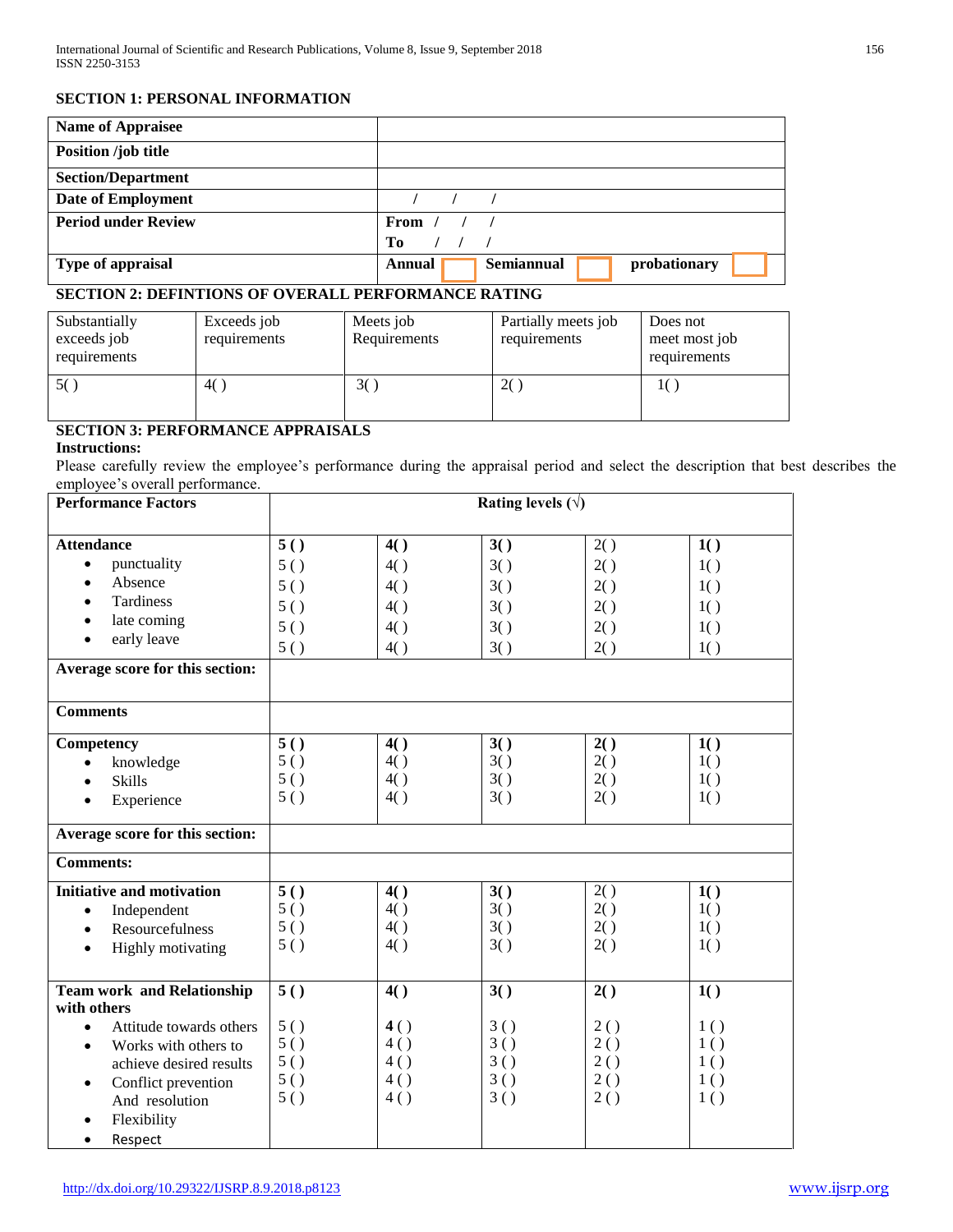| Average score for this section:                                                                                                                                                       |                                                                         |                                                      |                                                             |                                                             |                                                             |
|---------------------------------------------------------------------------------------------------------------------------------------------------------------------------------------|-------------------------------------------------------------------------|------------------------------------------------------|-------------------------------------------------------------|-------------------------------------------------------------|-------------------------------------------------------------|
| <b>Comments:</b>                                                                                                                                                                      |                                                                         |                                                      |                                                             |                                                             |                                                             |
| <b>General Character</b><br>Ethics<br>$\bullet$<br>Conduct<br>$\bullet$<br><b>Core Values</b><br>$\bullet$                                                                            | 5()<br>5()<br>5()<br>5()                                                | 4()<br>4()<br>4()<br>4()                             | 3()<br>3()<br>3()<br>3()                                    | 2()<br>2()<br>2()<br>2()                                    | 1()<br>1()<br>1()<br>1()                                    |
| Average score for this section:                                                                                                                                                       |                                                                         |                                                      |                                                             |                                                             |                                                             |
| <b>Comments:</b>                                                                                                                                                                      |                                                                         |                                                      |                                                             |                                                             |                                                             |
| Communication<br>Skill and Clarity<br>$\bullet$<br>Interpersonal<br>$\bullet$<br>Characteristics<br>Listening skills<br>Oral and written skills<br>٠                                  | 5()<br>5()<br>5()<br>5()                                                | 4()<br>4()<br>4()<br>4()                             | 3()<br>3()<br>3()<br>3()                                    | 2()<br>2()<br>2()<br>2()                                    | 1()<br>1()<br>1()<br>1()                                    |
|                                                                                                                                                                                       | 5()                                                                     | 4()                                                  | 3()                                                         | 2()                                                         | 1()                                                         |
| Average score for this section:                                                                                                                                                       |                                                                         |                                                      |                                                             |                                                             |                                                             |
| <b>Comments:</b>                                                                                                                                                                      |                                                                         |                                                      |                                                             |                                                             |                                                             |
| Professionalism<br>Appearance<br>$\bullet$<br>personal standards<br>$\bullet$<br>Confidentiality<br>Self-control                                                                      | 5()<br>5()<br>5()<br>5()<br>5()                                         | 4()<br>4()<br>4()<br>4()<br>4()                      | 3()<br>3()<br>3()<br>3()<br>3()                             | 2()<br>2()<br>2()<br>2()<br>2()                             | 1()<br>1()<br>1()<br>1()<br>1()                             |
| Average score for this section:                                                                                                                                                       |                                                                         |                                                      |                                                             |                                                             |                                                             |
| <b>Comments:</b>                                                                                                                                                                      |                                                                         |                                                      |                                                             |                                                             |                                                             |
| Leadership and/or<br><b>Management</b><br>Planning<br>$\bullet$<br>Organizing<br>Directing<br>Controlling<br>$\bullet$<br>Execution<br>Innovation<br>Style<br><b>Managing Changes</b> | 5()<br>5()<br>5()<br>5()<br>5()<br>5()<br>5()<br>5()<br>5()             | 4()<br>4()<br>4()<br>4()<br>4()<br>4()<br>4()<br>4() | 3()<br>3()<br>3()<br>3()<br>3()<br>3()<br>3()<br>3()<br>3() | 2()<br>2()<br>2()<br>2()<br>2()<br>2()<br>2()<br>2()<br>2() | 1()<br>1()<br>1()<br>1()<br>1()<br>1()<br>1()<br>1()<br>1() |
| Average score for this section:                                                                                                                                                       |                                                                         |                                                      |                                                             |                                                             |                                                             |
| <b>Comments:</b>                                                                                                                                                                      |                                                                         |                                                      |                                                             |                                                             |                                                             |
| <b>Discipline</b>                                                                                                                                                                     | 5()<br>No disciplinary<br>record, follows<br>the orders and<br>policies | 4()<br>No<br>disciplinary<br>record                  | 3()<br>Less than 2<br>times of<br>disciplinary<br>record    | 2()<br>2 times of<br>disciplinary<br>record                 | 1()<br>More than 2<br>times of<br>disciplinary<br>record    |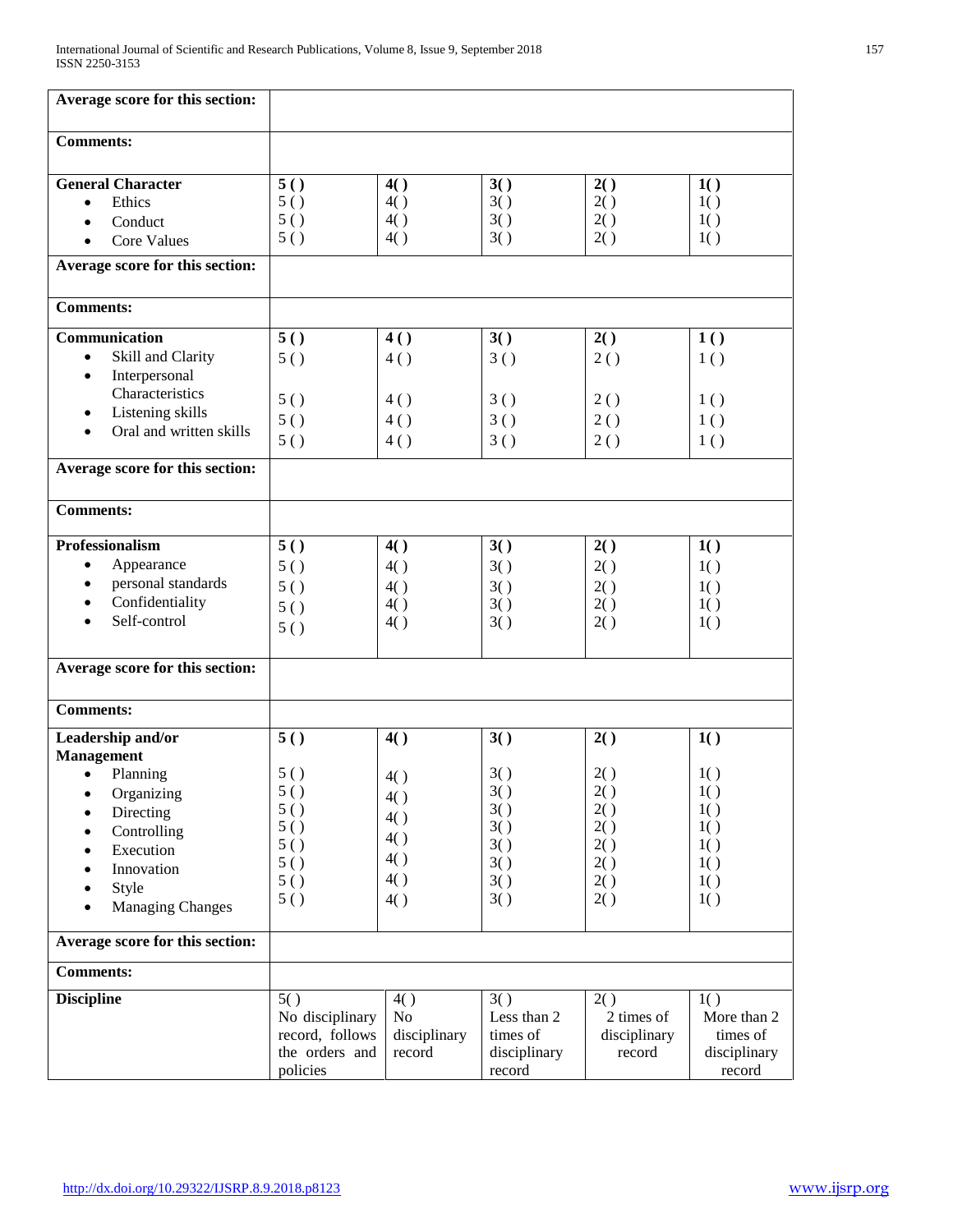# **SECTION 4: OVERALL PERFORMANCE RATING FOR THIS APPRAISAL PERIOD**

Supervisor, based on your overall review, check the performance rating level of this employee's performance:

| Substantially<br>exceeds job<br>requirements | Exceeds job<br>Requirements | Meets job<br>Requirements | Partially meets job<br>requirements | Does not<br>meet most job<br>requirements |
|----------------------------------------------|-----------------------------|---------------------------|-------------------------------------|-------------------------------------------|
| 50                                           | 4()                         |                           | 2()                                 |                                           |

# **SECTION 5: EMPLOYEE COMMENTS**

This section provides an opportunity for the employee to give comments regarding his/her performance.

**Comments:**

# **SECTION 6: SUPERVISOR COMMENTS**

This section provides an opportunity for the supervisor and/or the next level supervisor to give comments regarding the employee's

performance.

**Comments** 

# **SECTION 7: SIGNATURES**

| <b>Employee</b>                                                 |                                  |  |  |  |
|-----------------------------------------------------------------|----------------------------------|--|--|--|
| Name                                                            |                                  |  |  |  |
| Date                                                            |                                  |  |  |  |
| Signature                                                       |                                  |  |  |  |
| NB (Signature acknowledges receipt, not necessarily agreement): |                                  |  |  |  |
| Rater/Supervisor                                                | Next Level Supervisor/Dept. Mgr. |  |  |  |
| Name:                                                           | Name:                            |  |  |  |
| Date:                                                           | Date:                            |  |  |  |
| Signature :                                                     | Signature                        |  |  |  |
|                                                                 |                                  |  |  |  |